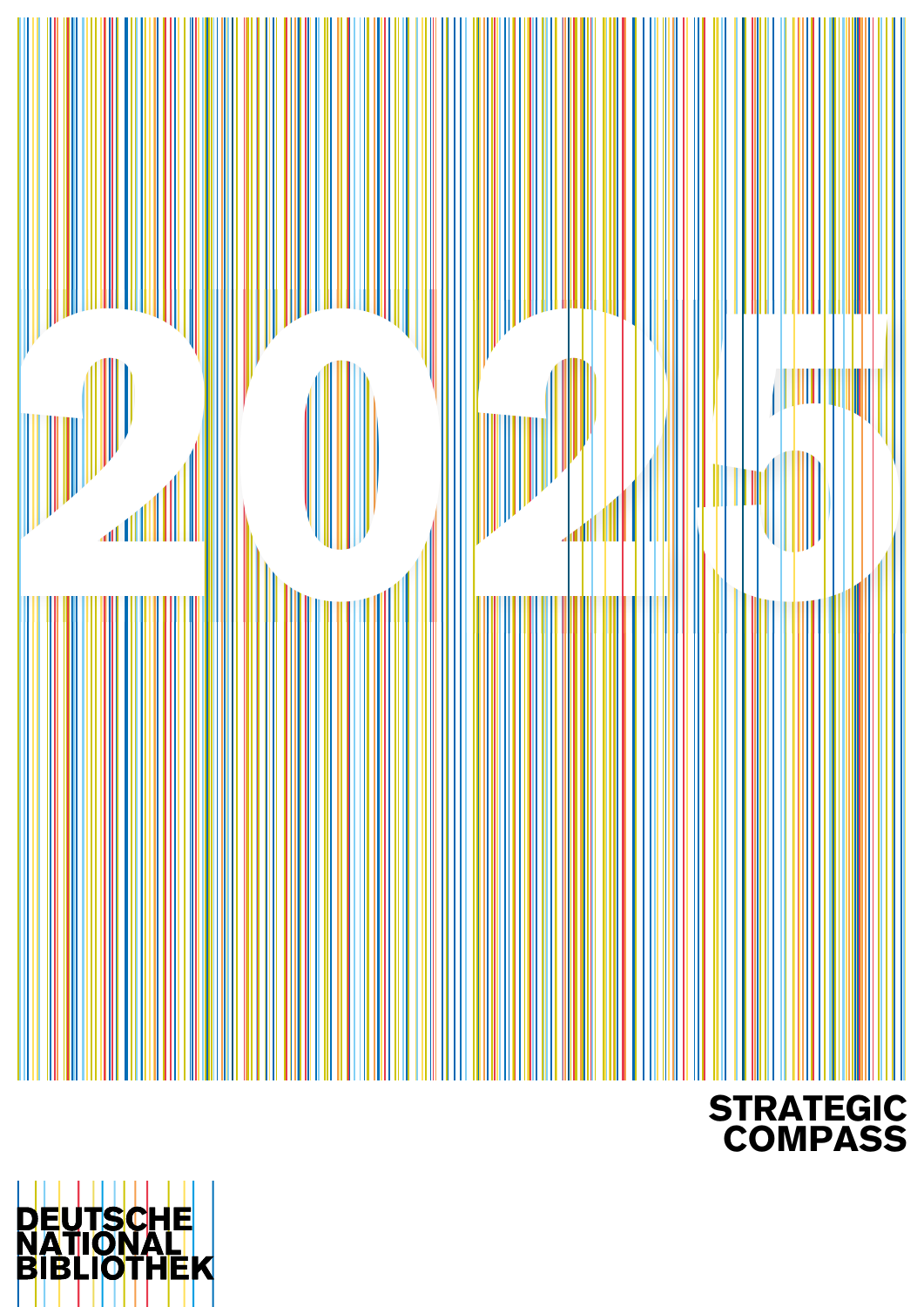The German National Library preserves and<br>provides access to a major part of Germany<br>written, pictorial and sound-recording cul-<br>touch britten in the Grana Grand and liked since provides access to a major part of Germany's written, pictorial and sound recording cul tural heritage in the form of works published since 1913 in Germany and in German. With a total of roughly 30.8 million holdings, an annual budget of € 52 million and 629 employees in Leipzig and Frankfurt am Main, it is one of the largest and most important libraries in the world. Many new forms of media and publications have emerged during the course of its history spanning more than one hun dred years. At the same time, progress in the field of information technology is developing in increasingly rapid steps which, in turn, is influencing the behaviour of library users. The German National Library has to respond continuously to these changes in or der to fulfil its legal mandate. To ensure an adequate response, it must review its objectives and set prior ities. It must also draw up a financially viable roadmap for achieving its objectives.

As the first step in this direction, the library developed its "Strategic Priorities 2013–2016" in which it set out its short and medium term objectives for daily operations. This was immediately followed by a process of clarification of the long-term objectives: preparatory analyses, discussions and assessments by both external and internal experts from various fields (taken from interviews, articles and future workshops). This process was accompanied by a dia logue with the advisory committees and the Admin istrative Council of the German National Library.



#### PREFACE And the contract of the contract of the contract of the contract of the contract of the contract of the

The German National Library is the central<br>archiving library and national bibliographic<br>centre of the Federal Republic of Germany. archiving library and national bibliographic centre of the Federal Republic of Germany. It collects, catalogues and stores the media works published in Germany (and works about Germa ny published abroad) since 1913 and makes these available for use by the general public.

All of which provided the basis for formulating the long–term objectives. The result is summarised in this document.

It is intended to serve as a compass which indi cates the direction for the next ten years. The actual planning of the stages and the specific topics needing to be addressed along the way can then be based on this. Concepts are developed and priorities set for individual products and processes and for personnel development which can be used to derive the next strategic priorities for 2017 to 2020 and 2021 to 2024.

In a world in which new trends can fundamental ly alter society within a matter of years, it may appear questionable to set objectives for a period of ten years. Yet it is crucial to plan for the future if major development steps are to be effective-with the provisos that the result is not a rigid commitment, and that all parties remain in constant dialogue.

In 2016 the German National Library and its employees, its various bodies and key partner institutions will begin to implement the newly formulated objectives. All experience gained during the implementation will be used in turn to refine the long–term objectives.

Disabeth Miggenauer

This legal mandate of the German National Library has changed significantly over the last few years: traditional processes have had to be adapted; new tasks have been added. The German National Library continuously has to face new challenges, not only as a result of its collection mandate which was expanded in 2006 to include non–physical media works, but also as a conse quence of rapid technological progress, digitisa tion and the development of new distribution and publication methods. This makes it all the more important to consult the guidelines and objectives when carrying out the individual tasks.

As the result of a process begun in 2012, the German National Library has therefore drawn up the *"*German National Library 2025. Strategic compass*"*. This describes the development of the German National Library over the next ten years from the current perspective. The compass is intended not only to set out the medium–term strategic goals of the German National Library, but also to serve as a navigation aid at all steps along the way. Guidelines have been drawn up on the basis of the legal mandate for the four

thematic areas of *"*Collect & Preserve*"*, *"*Document & Disseminate*"*, *"*Present & Inspire*"* and *"*Integrate & Organise*"*. Based on the current situation and the changing environment, it identifies the challenges which the German National Library must cope with.

The strategic compass was developed with the participation of the German National Library staff and was discussed in detail by the advisory committees and the Administrative Council of the German National Library; it was then finally approved by the Administrative Council at its meeting on June 13, 2016.

The present strategic compass will serve as important basis for the work of the German National Library and as a starting point for updating the strategic priorities for 2017 to 2020.

al Wijant

### THE GERMAN NATIONAL LIBRARY PRESERVES AND PROVIDES ACCESS TO A MAJOR PART OF GERMANY'S CULTURAL HERITAGE.

Dr. Günter Winands Chairman of the Administrative Council

Director General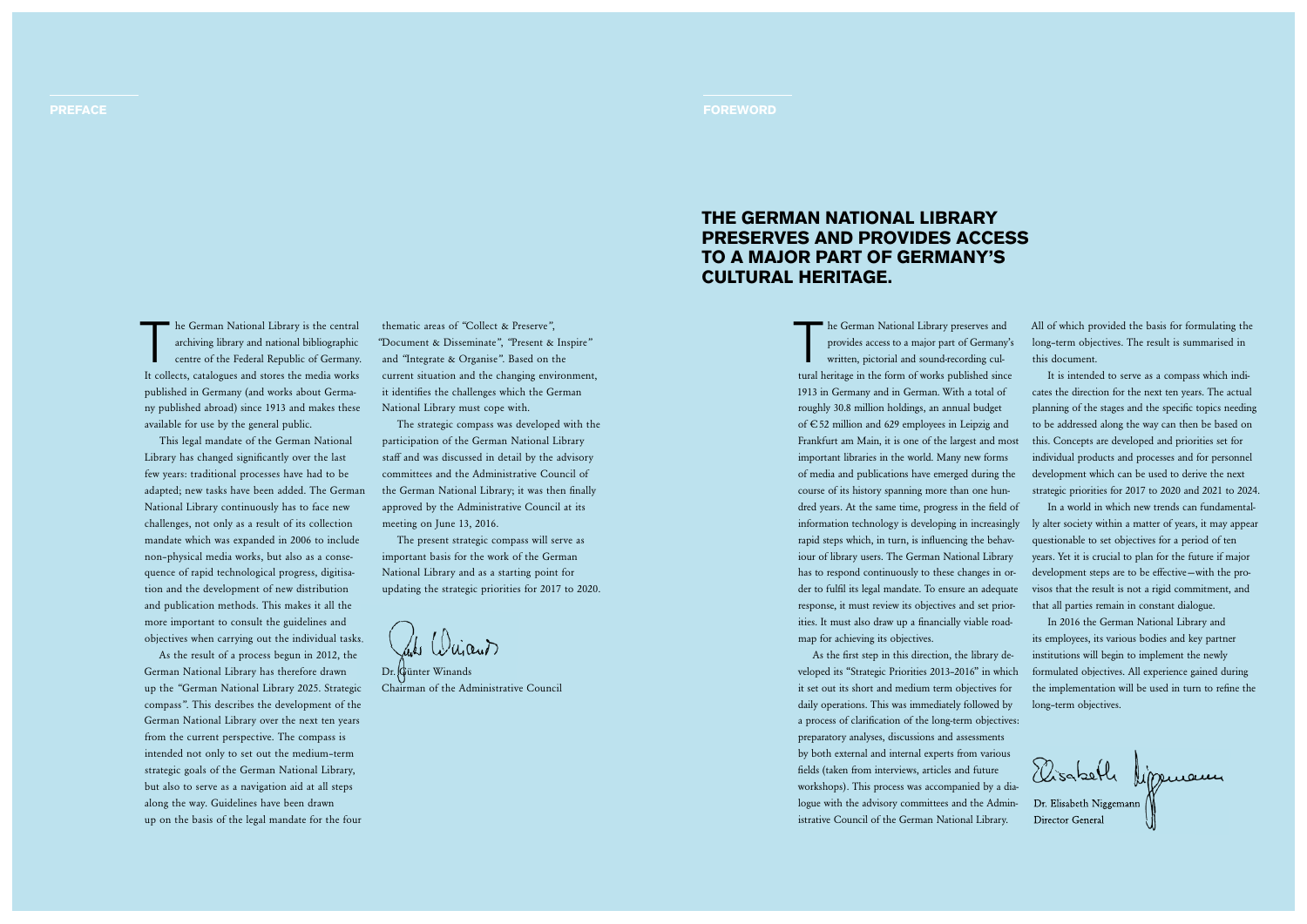Inder its legal mandate, the German<br>
National Library collects the media w<br>
issued in Germany since 1913, as we National Library collects the media works issued in Germany since 1913, as well as German media works, translations of German media works into other languages and foreign language media works about Germany. The media works include all text, image and sound recording–based works made available in physical or non–physical form to the public, including musical works. Only cinematic works in which music is not to the fore, as well as works exclu sively transmitted by broadcasting services are not included in the collection mandate. The German National Library catalogues each work in a user– friendly manner, indexing them openly, reliably and based on current international standards. This permits them to be retrieved and used worldwide. It deploys appropriate preservation measures to

# COLLECT & PRESERVE

ensure the permanent usability of its collections. Accordingly it makes a substantial contribution to providing a stable information infrastructure for science and for culture, both in Germany and internationally. Here, it collaborates closely with the relevant specialist institutions in Germany and abroad and participates actively in national and international expert organisations. It also runs the German Exile Archive 1933–1945, the Anne– Frank–Shoah Library and the German Museum of Books and Writing.

The German National Library believes that its mandate includes an obligation to adapt and devel op its activities and processes continuously and consistently in response to developments in the forms of media and publication. In the coming years, it will orient itself primarily to the following principles:

The extensive collections of text, image or sound recording–based publications issued since 1913 in Germany or in Ger man, constitute a comprehensive, objec tive, unbiased and permanently preserved representation of a major part of the cul tural heritage of Germany based on the library's legal mandate.

# 3 PRESENT & **INSPIRE**



### **DISSEMINATE**

It is a major global centre for bib liographic information. Its reliable, digitally cross–linked, freely and readily usable data promote the visibility of culture and knowledge in the information age.

It negociates with rights owners to obtain rights or licenses for the worldwide use of its holdings. It uses innovative methods to explore the diversity of its holdings and makes these available for use within the reading rooms and—where possible—also outside the library.



It cooperates with other conceptually and technologically leading institutions and jointly initiates and coordinates innovations aimed at forging ever closer global cultural, scientific and educational networks.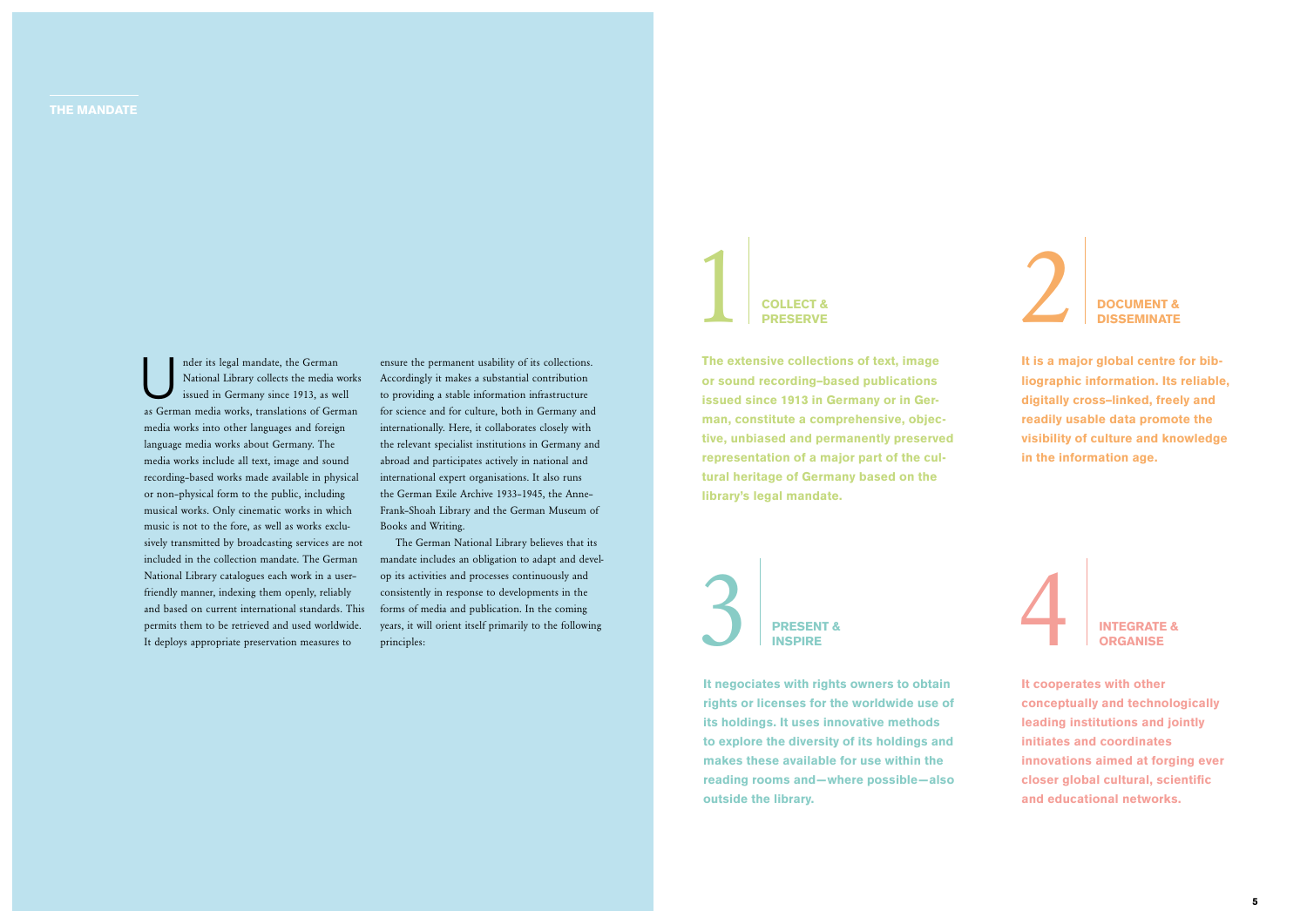Neutrality and completeness remain the basic principles of collection building.

An open knowledge society requires a cultural memory and thus places where its publications are collected — independently and comprehensively. The way we collect is therefore unbiased and aims at completeness, regardless of the form of the publi cations or the way in which they are released. The digital revolution has had little or no effect on the goal of completeness in the collecting of physical media. New procedures must be developed for digital publications and the notion of completeness must be redefined, yet we are continuing (and refining) the established practices and procedures for printed works. At the same time we are taking a close look at Web services and new forms of media, while striving to achieve completeness in the medium–term in the collection of commercial and university publications in digital form.

#### Selection and quality assurance are subject to an open and transparent **process**

#### The aim is to capture the diversity of the Web and to document its development.

The collection of every particle of information published on the Web in Germany and its lossless archiving is neither desirable nor possible in terms of capacity and resources. Our goal, however, is to create a representative, unbiased overview of this testimony and its development by collecting "snapshots" of the Web, and to preserve this for the future. Some websites play a particularly important role in the social and academic discourse and should be preserved as models of their kind as complete ly and authentically as possible. To achieve this, nonspecific mass approaches and special customised solutions need to be found in collaboration with the providers.

Just as the decision whether printed publications are to be collected is based on formal (and not content – related) criteria, appropriate criteria also need to be defined for digital publications. In cases where there are no publishers and other intermediary agents to act as appraising and regulating institutions between authors and their readers, we need to organise the selection ourselves. Here we seek intensive dialogue with experts, stakeholders and cultural institutions,

openly publicising our approach. We also want to encourage public participation in our collection profiling through a range of digital services.

#### We create international approaches for international production.

Only through cooperation with other cultural in stitutions is it possible to work towards standardised procedures for global digital distribution platforms. Ideally we are looking to create international and cross–institutional processes which may help the relevant depositors and memory institutions to perform their respective "legal deposit" roles. We also promote the necessary legislation and technical solutions.

- Making an appropriate selection: the diversity of the Web is relevant as testimony, but it is not possible to collect everything.
- Finding solutions for handling large amounts of different kinds of data.
- Setting up a legal framework for cooperative collection and archiving.
- Drawing up practicable rules for institutionally and territorially distributed responsibilities.
- Anticipating the ephemeral nature of many Web services and raising awareness among providers and users of the associated problems.
- Ensuring the usability of digital media despite the permanent evolution of formats and the dependency on proprietary devices.
- Devising and applying international standards for the collection and archiving of digital content.
- Protecting personal rights (including the "right" to be forgotten") while still fulfilling the archive mandate.
- Roughly 4,000 publications are added to our holdings every day—a figure which is steadily rising. The collections of the German National Library currently total approximately 28.7 million physical media works as a result of the legal deposit regulation and the additional acquisitions of books, periodicals, maps, sound recordings, sheet music and literary estates.
- Digital media now account for half of the acquisi tions. New methods and processes have had to be set up for their collection and archiving. The library has already succeeded in integrating many (but not yet all) publishers and producers of digital media into its new delivery methods. New distribution channels have recently evolved, especially in the field of music, requiring the development of new processes.
- Web archiving is still also in its infancy. Approxi mately 1,100 selected websites are currently being regularly harvested. Comprehensive crawling of the ".de" domain has also been experimented with. This is restricted, however, by technical and financial limitations.
- The maintenance of books and other carrier-bound materials requires increased preventive activities such as deacidification, collection care, preservation and restoration, or the precautionary creation of secondary forms by means of digitisation.

#### We develop procedures and standards for the preservation of media from the 20th and 21st centuries.

# COLLECT & PRESERVE

Our goal remains preservation of the original pub lication and the original use experience. Systematic description of the condition and the usability of the holdings is to be greatly expanded in order to identi fy which support measures are needed, and to ensure sufficient time for devising and scheduling these. In cooperation with other memory institutions and relevant bodies, we will continue to develop best practices, recommendations and standards for the preservation of digital and physical media.

#### We are committed to the development of common, trustworthy archive infra structures.

The permanent preservation of the growing digital heritage can only be ensured in the long term by disparately funded services that are operated by spe cialised institutions. In the area of Web archiving, cooperation is also the best option from the perspective of usage: no institution by itself is capable of setting up an all–content–embracing Web archive which meets all technical requirements. Here we are committed to shared solutions for Germany and Europe based on distributed responsibilities. This would also allow solutions to be developed on a cooperative and uniform basis for fundamental issues such as the protection of personal rights. For this reason we are continuing to participate in initiatives and projects aimed at paving the way for common and trustworthy technical solutions.

#### OUR GUIDELINES

#### The changing environment

- The proportion of content which is only available in digital form is rising. Such content is online, dynamic, interactive, interlinked and takes advantage of the possibilities offered by mobile devices.
- International platforms for the use and distribution of digital content are gaining in relevance.
- Publications issued without the involvement of traditional music labels and publishers are enjoying increasing popularity. This often results in the loss of established forms of evaluation and selection within the publication process.
- Digital formats come and go within a short space of time, web offerings are becoming more complex, more and more content is only available on access– restricted, proprietary platforms.
- The consequence of all this is that publications are released in a variety of formats, meaning that more agreements need to be made with individual providers, and specific delivery solutions must be found.
- Media boundaries are eroding, historical content is being reissued in digital form. Private lives and everyday culture have entered the public sphere.

#### Challenges

#### Current situation

"The extensive collections of text, image or sound recording–based publications is sued since 1913 in Germany or in German, constitute a comprehensive, objective, unbiased and permanently preserved rep resentation of a major part of the cultural heritage of Germany based on the library's legal mandate."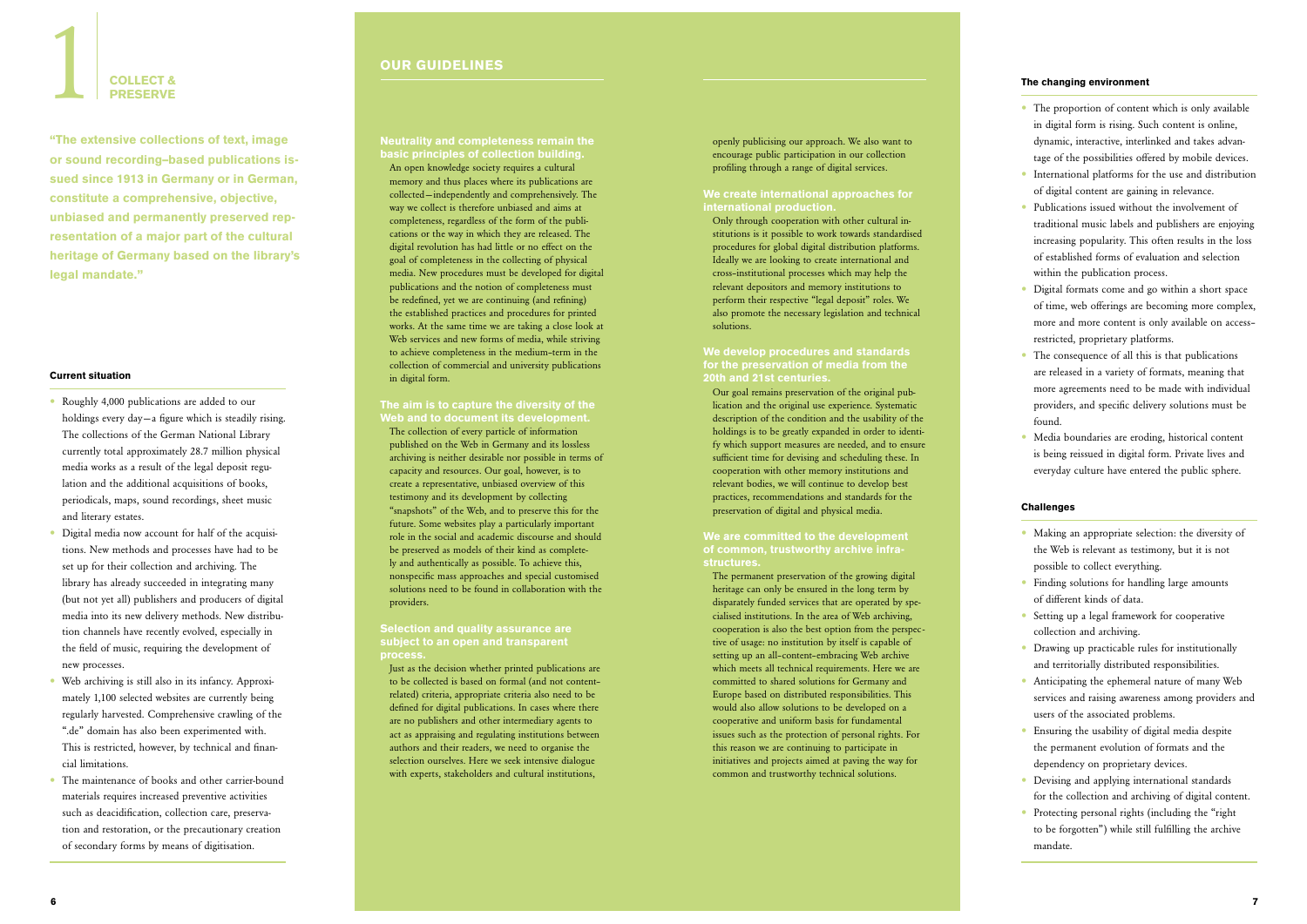We ensure that the documentation of our holdings is up–to–date, comprehensive and reliable.

Even in times of increasing numbers of digital publications, we fulfil the legal mandate for the bibliographic indexing of our collections without exception and in reliable quality. We will continue to break new ground in the cataloguing and supply of data.

#### Our cataloguing is geared towards practical use.

The usability of our data is our overriding priority. Therefore, we regularly analyse the use of our data and ensure their suitability for standard applications.

#### As a data hub, we ensure a permanent supply of up-to-date bibliographic information.

We ensure the expandability and flexible reusability of our data: a universal core of information should be suitable for different scenarios and able to be used outside the library context. This core can be supplemented by technical and application–specific additions which we or our partner institutions provide.

We develop a differentiated data supply programme for our partner institutions in the fields of culture, science and education, and also for information services. We treat bibliographic records not as discrete units, but as containers of information: any basic information, once made available, is gradually enriched by us and our partner institutions with further data. All updates can be understood and used by all.

#### Our data can be deployed universally and flexibly and can be cooperatively supplemented.

#### Cataloguing means linking: our data constitute an information network.

#### We are expanding our capabilities in the area of bulk data evaluation and harmonisation.

With a view to the "Web of data" trend we are committed to producing semantically linked, machine–readable data. We will model the informa tion on our resources as a network of relationships between entities such as works, persons, corpora tions, events and places.

#### We link our data nationally and globally. Based on the principle of linked data we are building more and more bridges to other databases at the national and global level. Through these connections

we are adding our holdings data to the digital knowledge network. The resulting cross–linked information forms the basis for additional access points, improved data and cross–organisation services provided by the German National Library and third parties.

#### We make use of the possibilities offered by automatic procedures.

Only with machine support is it possible to cope with the growing amount of new publications to be catalogued. Automatic techniques provide technical advantages which we also want to exploit. For example, they allow additional structural levels, such as individual articles, to be rendered accessible in searches. In addition, the processes can be opti mised and then reapplied for all digital resources, thus allowing improved results to be obtained. We are also investing in better computer–based support for the intellectual process of cataloguing printed materials. We are working on the development of processes which take into account and combine the different — complementary — strengths of humans and machines.

- The most important function of our cataloguing work is to provide a national bibliographic reference: our freely accessible data document everything that has been published in Germany, in German or about Germany since 1913. They form the basis of our own search services and are integrated into the retrieval and information systems of our partner institutions around the world.
- We provide services for different systems: our data interfaces and formats can be used by both well– established and newly–developed library systems. We supply user groups inside and outside the library community by applying universal web standards.
- We are working towards the application of interna tional and contemporary standards for cataloguing and for data exchange and coordinate these in the German–speaking countries and together with partner institutions worldwide.
- At present the cataloguing environments and systems are only insufficiently linked to external databases. In addition, there is a lack of coordinated processes between institutions.
- Support in the form of automated processes is on track, but much still needs to be developed.

The ability to evaluate and process large amounts of data is becoming increasingly important for our work: it is necessary for large–scale rectification of errors and inconsistencies in our data and to bring the data up to modern standards. It is also the basis for many automated cataloguing processes and for efficient comparisons with external databases. And it is a precondition for the systematic analysis of the data base for quality assurance and optimisation purposes. For this reason we intend to expand our expertise in this field.

#### We are pioneers in the field of modern cataloguing.

We apply new procedures, tools and methods for contemporary cataloguing and information provi sion at an early stage. We contribute to the work of international committees, putting forward ideas and defining requirements in cooperative research projects for sustainable cataloguing. In this role we are also working on the developing of cataloguing codes and formats in international committees for the benefit of libraries in Germany, Austria and the German–speaking parts of Switzerland as well as for other cultural institutions.

#### OUR GUIDELINES

#### The changing environment

- More and more data are being produced, combined and analysed worldwide ("big data", "data mining").
- The ability to evaluate the constantly increasing masses of data is becoming increasingly important. Related technologies and professions are evolving ("data analysts").
- Information which is not featured prominently in the results of large search engines loses visibility and importance.
- A virtual network of information ("semantic Web", "Web of data") is superimposed on the real world.
- "Stand–alone" specialist databases are merging on the Internet ("linked data").

#### Challenges

- Tackling the sharp increase in the amount of media to be catalogued.
- Ensuring that the data created are suitable both for traditional and new applications.
- Reconciling the freshness and reliability of the data.
- Achieving visibility despite the growing flood of data.
- Setting up a cultural data network between the various sectors and improving access to the global heritage.
- Establishing international and cross–system cataloguing processes.
- Incorporating external expertise in our cataloguing work.
- Creating sustainable work environments and processes for cataloguing.
- Expanding the expertise and infrastructure in the areas of data analysis and automatic cataloguing.

#### Current situation

# **2** DOCUMENT & **DISSEMINATE**

"It is a major global centre for biblio graphic information. Its reliable, digitally cross–linked, freely and readily usable data promote the visibility of culture and knowledge in the information age."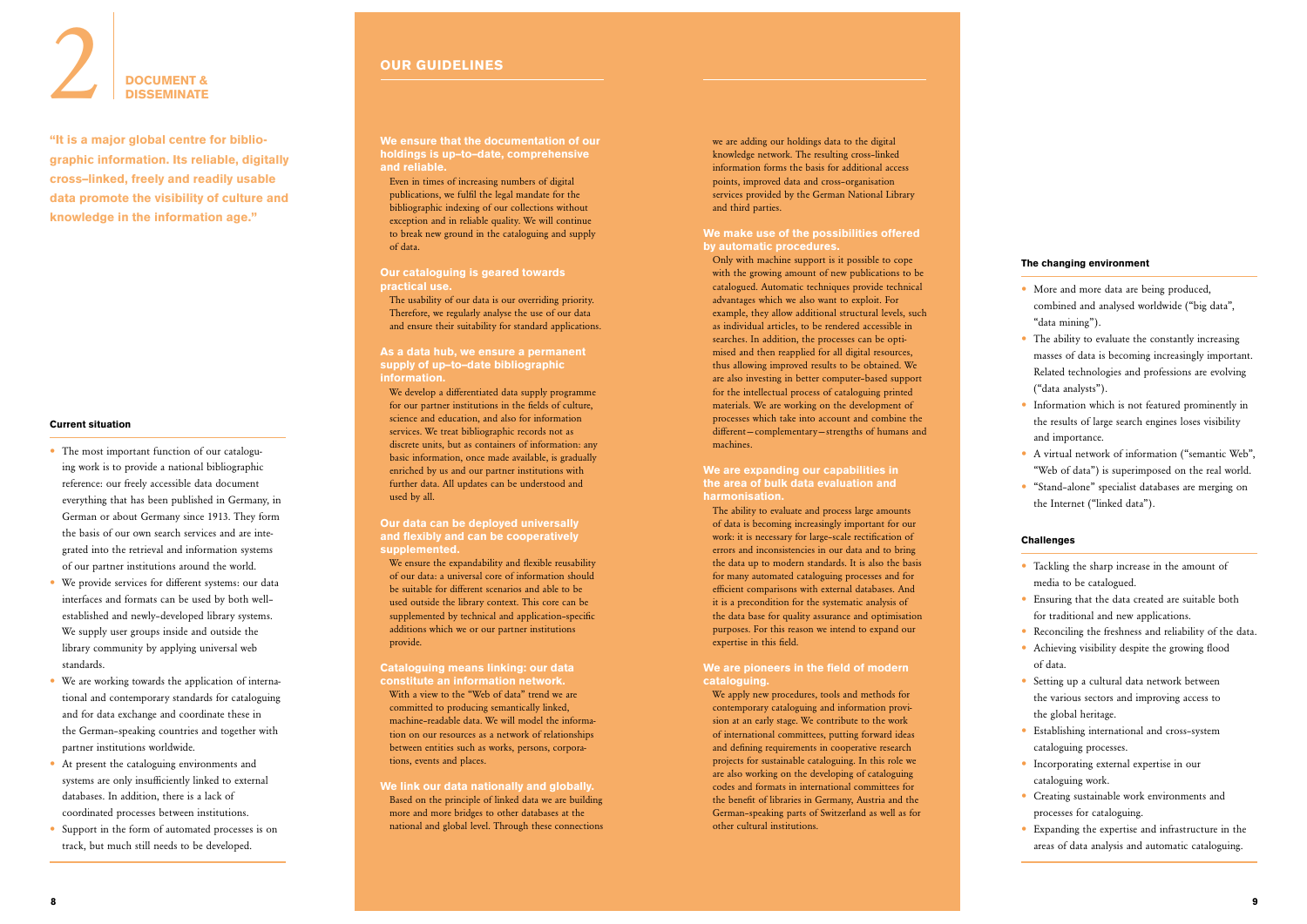We know our users' requirements.

We put our users at the heart of our access services. To meet their needs more effectively, we remain in close contact with the users themselves and with partner institutions, and seek to intensify the contact with the various groups.

#### We create places for encounters, for research, for learning and inspiration.

Within our financial and architectural possibilities we continuously modernise the premises of both sites. In response to changing usage patterns and the growing amount of digital resources, we are creating better opportunities for working with digital content. We want to take greater account of the communication and movement needs of our users in addition to meeting the continuing demand for spaces devoted to quiet working. The extension spaces at both locations create the option for establishing library areas with flexible architecture which can adapt to changing ways of working in research and education in addition to new dedicated stack areas. As a cultural location, we offer a forum for social debate.

We are involved in copyright discussions. as we attach a great deal of importance to the protection of intellectual prop erty rights. At the same time we point out gaps and contradictions in existing regulations and formulate suggestions for changes on the basis of our practical experience as an archive library. We take active part in the discussions on con temporary copyright regulations that protect the rights of creators, and draw attention to regulations

Digitisation, licensing, open access: The access we provide to our resources is as open as is legally possible.

We also endeavour to make our digital collections accessible outside the rooms of the library, copy right and other intellectual property rights permitting. To this end, within our financial limits and where appropriate, we are investing in the digitisa tion and the licensing of out–of–commerce works. Our digitisation projects should have a thematic focus and therefore support research, cultural projects, and social debate in a targeted manner. The financial resources required for this should be raised as third–party funding.

We create new services that support modern, data–based research approaches. In expanding this area, we are collaborating with research partners on "digital humanities" support projects.

#### We develop long-term presentation concepts for our collections and topics.

that represent a source of legal uncertainty for archive libraries or restrict access for cultural, academic and educational purposes. We support

- The advances in the field of artificial intelligence mean that algorithms are taking over the processing and presentation of information in more and more areas.
- Information searches are increasingly being conducted by a handful of market leaders. Their algorithms determine the visibility of cultural objects in everyday life.
- Content which is not accessible at any time and from anywhere loses visibility and importance.
- Data and media are increasingly being used via mobile devices and in interaction with the actual environment ("augmented reality").
- The automatic analysability of digital resources is giving rise to new research areas and approaches ("digital humanities").
- The trend is moving away from conventional reading rooms towards different learning and research rooms containing equipment that permits computer-assisted analysis of the resources.

pragmatic regulations which respect the interests of the copyright holders for the use of archived free Web content and text fragments, in particular in the context of research and education.

Up–to–date and complete, any time, anywhere: we are modernising online access to the Deutsche National bibliografie.

It will remain crucial for future generations to be able to use a neutral service to search for published materials. The distribution of national bibliographic information via commercial third–party providers is not sufficient for this. We are therefore modernising our search services and offering state–of–the–art, barrier–free direct access to the Deutsche National bibliografie. The intention is for this complex bibliographic information to be used increasingly in the background to support intelligent searches, thereby making user–unfriendly expert searches increasingly superfluous.

# 3 PRESENT & INSPIRE

Nudging providence in the right direction: we provide access for explorers.

Modern services make it possible to browse and forage for hidden thematic connections across collections, media types and time frames. By setting up a personal interest profile, users should also be able to gain personalised access to our holdings and new acquisitions. A varying selection of theme–based showcases will be designed to highlight selected parts of the collection.

We develop services for the automated analysis of the digital resources and all metadata.

The presentation methods for the German Exile Archive, the German Museum of Books and Writing and special collections are being developed. Our exhibitions at the Leipzig and Frankfurt sites display special exhibits as originals. And, they also supplement our virtual exhibitions which can be accessed from anywhere in the world. We always address current issues in order to stimulate public interest and to bring history to life. Here, we cooperate with universities, schools and other educational and cultural institutions.

#### OUR GUIDELINES

#### The changing environment

#### Challenges

- Providing up–to–date and modern access to our collections and their topics.
- Maintaining and increasing the visibility of our collections and services.
- Continuing to reach our various user groups.
- Adapting rooms and services to the changing user requirements.
- Searching for better ways to use our resources, while respecting the rights of authors and other rights holders.
- Making more content available (including outside the premises) through digitisation and licensing, and providing the necessary technical, organisational and financial framework for this.
- Providing services and tools for analysis of the resources.
- Keeping pace with technical progress.

#### Current situation

- As a reference library we offer access to the entire collection on our premises. Use of the digital resources is growing rapidly. Specially equipped media workstations are required for this.
- Rights permitting, we allow use of digital publi cations outside of the library premises. We make use of the possibility to license out–of–commerce works and publications issued prior to 1966 in Germany ourselves and provide a central service to other libraries for the licensing of such works.
- People searching for information via the Internet can launch catalogue searches around the clock and retrieve growing amounts of extra information such as tables of contents and book covers in addition to cataloguing data. This service is popular and there is rising demand for it, however it needs to be continuously modernised, both technically and functionally.
- We offer special presentations of selected topics such as exile and book history. Virtual and physical exhibitions, educational media, events and publi cations provide an opportunity to discuss current events and developments on the basis of historical testimony.

"It negociates with rights owners to obtain rights or licenses for the worldwide use of its holdings. It uses innovative methods to explore the diversity of its holdings and makes these available for use within the reading rooms and—where possible also outside the library."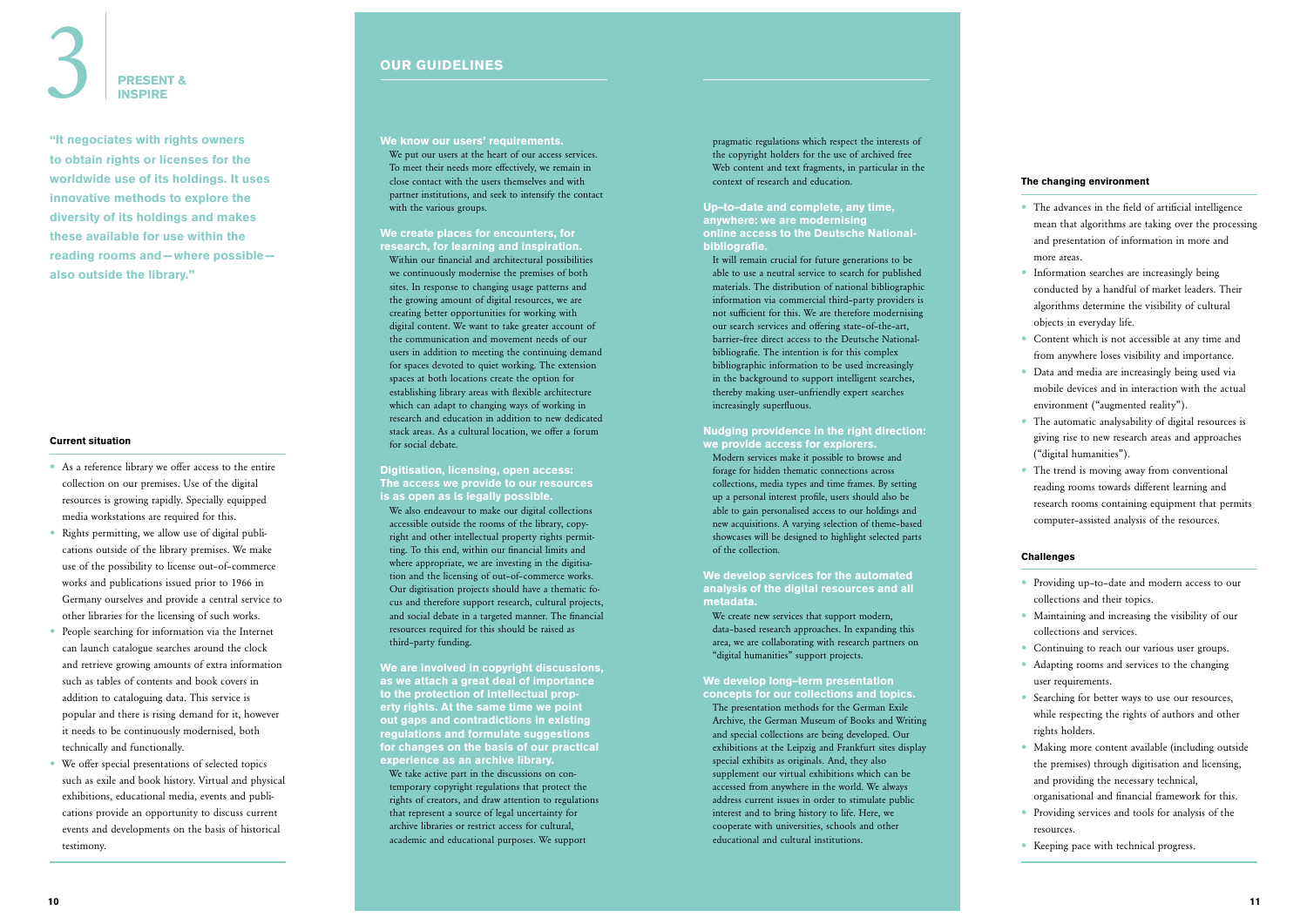#### Our central services promote collaboration.

More than ever we are dependent on close coopera tion with our partner institutions. At the same time, IT progress is providing better options for organising the cooperation and integrating it into our daily oper ations. For this reason we are developing our range of central services for other cultural and scientific institutions so that we in turn can benefit from their work. Where possible, we will use existing services already provided by third parties and integrate them into our own. Our partner institutions should be able to collaborate even more closely in the environment we provide. In return, we benefit from the expertise they contribute and the growing knowledge base.

#### We attach importance to joint cataloguing processes.

We intend to further develop the existing approaches for collaborative cataloguing in cooperation projects. Only by means of jointly used and maintained databases and interconnected processes is it possible to conduct contemporary cataloguing which is based more on the linking of data than on multiple storage. In addition, we will redouble our efforts to evaluate external data sources (so–called third–party data)—for example, publisher announcements, factual databases, online encyclopaedias or diction aries and bibliographic data from international sources—and make this additional information available to our partner institutions in the form of a central data pool.

Our authority data service builds bridges between the data of the different cultural sectors.

Our range of authority data will play an important role in the area of data linking: our bibliographic information is linked via authority data to the databases of other libraries and cultural institutions. The cooperatively maintained entities constitute key points of connection for establishing a cultural data network. Therefore, together with our partners, we are planning to open up the service to all sectors in the cultural domain, while ensuring that all library– related concerns continue to be taken into account. This will also benefit interdisciplinary projects such as the Deutsche Digitale Bibliothek and Europeana.

#### We are committed to building a cooperative network for culture, science and education.

We are committed to the Deutsche Digitale Bibliothek. Cross–discipline collaborations prevent gaps in the "cultural memory".

Extended cooperation in the area of collecting will carry special weight in the future. This is because

the overlapping of Web collection mandates is likely to result in some objects being collected several times over and others not at all. Our commitment to the Deutsche Digitale Bibliothek (DDB) illustrates our approach: to us and all other cultural institutions, the DDB represents a key strategic platform for putting our own mandates onto a more efficient and user–oriented basis. The cooperation with the DDB will help preserve and guarantee the availability of digital services offered by German cultural institutions, and to make these available to users in a comprehensive service. We will therefore continue to support the development of the DDB in our current roles, with our services and with our expertise.

- Engaging in activities which extend beyond the confines of our own library is explicitly enshrined in our legal mandate. To this end, we have been working successfully together with a variety of specialist cultural, academic and educational institutions for many years at the national and international level on a basis of trust.
- We define the main areas of standardisation work and function as a competence centre (and are regarded as such) in the fields of cataloguing, collection care, licensing, data formats, data interfaces and long–term preservation.
- We also offer central services and free software, such as a central national service for the licensing of out–of–commerce works (VW–LiS), a cooperation platform for digital preservation (AREDO) and a service for the allocation of stable web addresses for the reliable quotation of digital sources (URN–Service).
- Our authority data and linking services have allowed us and our partner institutions to set up a collective data base. The service is in great demand from museums and archives, although it is currently still primarily focused on library interests.
- As coordinator of the competence network and service centre for the joint "Deutsche Digitale Bibliothek" project, we contribute to its further development in coordination with the relevant bodies and support cultural and knowledge institutions in integrating their collections. Furthermore, one of the two project managers is based in the German National Library.

• Given the great complexity and major challenges involved, the organisation of collaboration with many partner institutions is an important prerequisite for fulfilling our legal mandate.

- Services and infrastructures which have hitherto been run on a local or regional basis are increasingly being replaced by Web services provided by central providers ("cloud computing", "Internet of Services").
- European integration and the powerful waves of immigration to Europe are giving rise to a growing need for cross-border cultural services.
- Major historical holdings are being given a second home on the Web through digitisation projects. However, their long-term preservation is generally not included in the project financing.
- The technical infrastructure requirements of cultural institutions are converging.

- Improving the legal, financial and organisational framework for ongoing cooperation.
- Taking advantage of synergies and organising cooperation between cultural and academic institutions worldwide.
- Defining collection areas and responsibilities.
- Establishing common infrastructures and developing coordinated processes.
- Combining individual collections from various institutions through digitisation and data linking to create a global, digital, cultural memory.

#### We are committed to supporting innova tive developments.

Our mandate requires ongoing and intensive exploration of new forms of publication and developments in media technologies and user habits. We regularly collaborate on research in this field and share our experience and developments with our partner institutions.

We participate in socio–political debates on legal and cultural policy issues.

We seek dialogue with a variety of stakeholders from government, culture, academia, the creative indus tries and the media in informal talks, workshops and conferences to discuss the role of memory insti tutions in the age of the Internet and to promote a contemporary legal, financial and organisational framework.

Networks do not create themselves. Cultural and academic institutions are required for their develop ment and functionality. They organise the interac tion in clearly distributed roles at the national and global level, assume responsibility and help create an environment of trustworthiness, confidence and stability. Dispensing with coordinators would weak en the networks and ultimately make their tasks the responsibility of a handful of multinational, profit–oriented companies. This represents an ideal position for the German National Library to responsibly fulfil its legal mandate and, together with its partners, to establish and play a significant role in the preservation of and access to significant parts of the German cultural heritage since 1913.

### OUR GUIDELINES

#### Current situation

#### The changing environment

#### Challenges

# INTEGRATE & **ORGANISE**

"It cooperates with other conceptually and technologically leading institutions and jointly initiates and coordinates innovations aimed at forging ever closer global cultural, scientific and educational networks."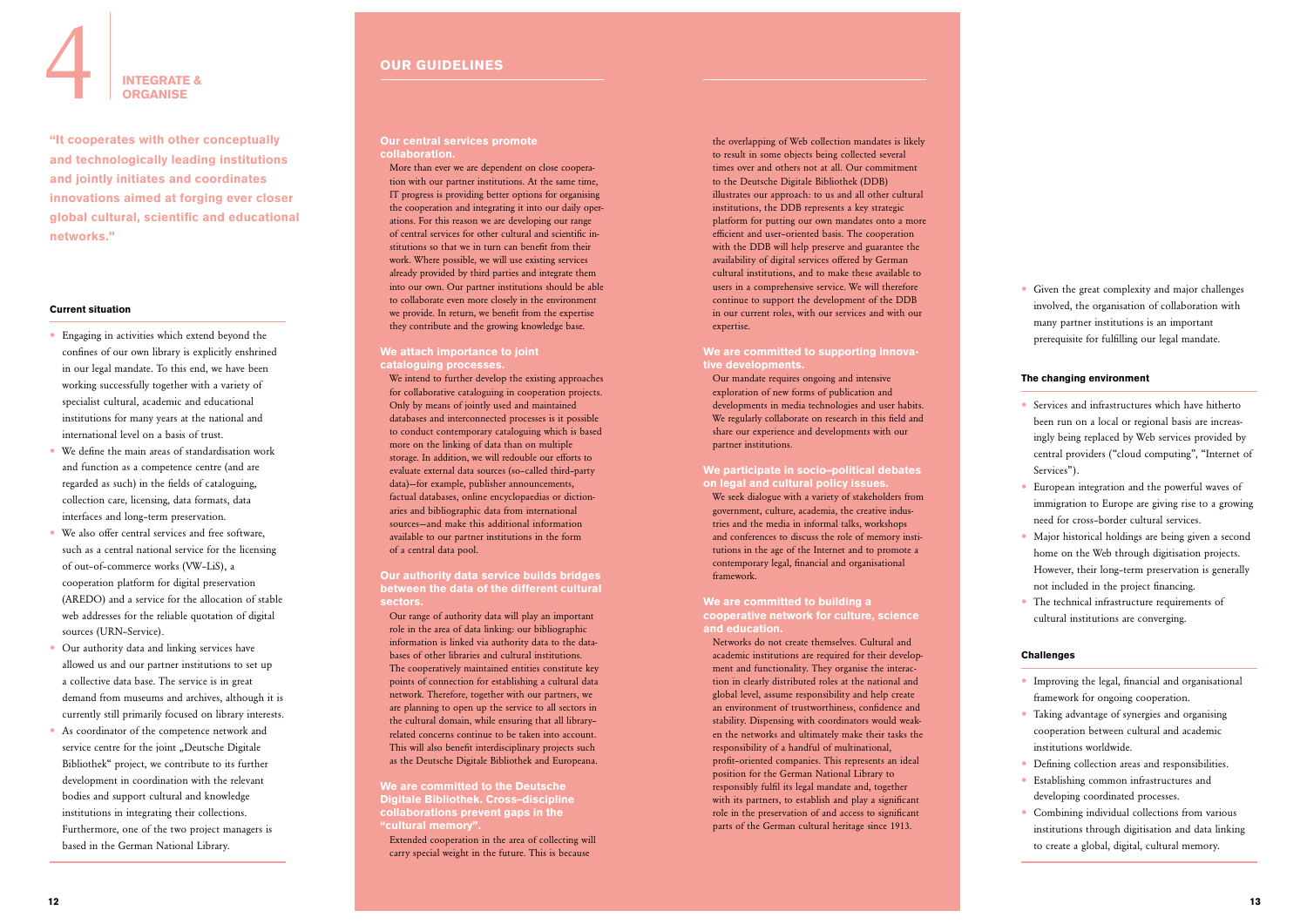#### German National Library

(Leipzig, Frankfurt am Main) 2016

Project coordination

Jürgen Kett

Realisation Raufeld Medien GmbH Paul–Lincke–Ufer 42/43, 10999 Berlin

**Printing** 

This strategy paper and further information on the German National Library can be obtained from:

frechdruck GmbH Turbinenstr. 7, 70499 Stuttgart

This publication is printed on ageing–resistant, acid–free paper as per ISO 9706.

ISBN 978–3–941113–46–6 urn:nbn:de:101–2016071102

Deutsche Nationalbibliothek Marketing und Kommunikation Adickesallee 1, 60322 Frankfurt am Main [b.fischer@dnb.de](mailto:b.fischer@dnb.de)

[www.dnb.de](http://www.dnb.de)